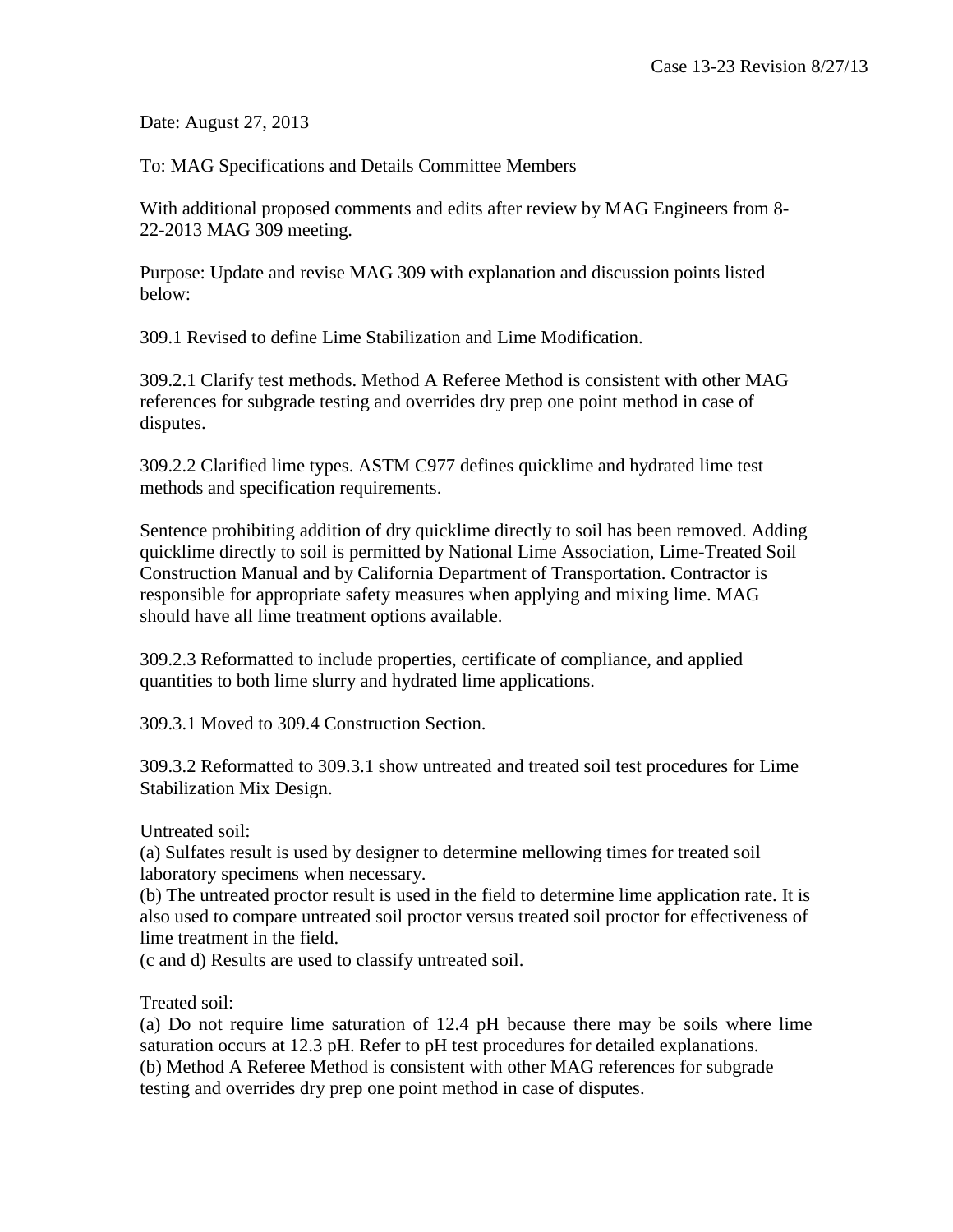(c) Test method clarified.

(d) Test method changed from D1633, for soil-cement, to D5102, which is for lime-soil. Deleted alternate method because there is not an alternate ASTM test method for unconfined compressive strength of lime mixtures.

(e) Mellowing time and mellowing moisture content above optimum are required for some soils to mitigate some or all of the following: Ettringite generation and subsequent heaving, reduce swell potential, and reduce plasticity index. The Thompson Procedure requires a 1 hour of mellowing period for lab specimens. Other agencies, FAA and Arizona D.O.T., require mellowing periods. Basically, the higher the sulfate content, the longer the mellowing period.

(f) 5.0% lime provides some insurance for variation in materials and application conditions. Hydrated lime content greater than 5.0% may be required and should be determined by mix design Engineer.

309.3.2 Added to separate Lime Modification.

309.3.3 Tolerance deleted. Lime content range added to 309.4.4

309.4.1 Delete extra "a".

309.4.2 Leave unchanged. Not allowing construction below 40ºF is consistent with many agencies.

New 309.4.4.1 Quicklime application added. Adding quicklime directly to soil is permitted by National Lime Association, Lime-Treated Soil Construction Manual and by California Department of Transportation. Contractor is responsible for appropriate safety measures when applying and mixing lime. MAG should have all lime treatment options available.

309.4.4.1 Change to Section 309.4.4.2. Leave dry hydrated lime as an application option.

309.4.4.2 changed to 309.4.4.3

309.4.4.2 Traffic sentence moved to mixing section 309.4.5. Engineer sentence moved to application section 309.4.4. Thickness moved to new section 309.4.7.

309.4.5 Traffic sentence moved to this section. Mix design proctor added because field proctor will not be completed yet. Site material treated with recommended lime quantity should yield proctor results similar to mix design proctor.

309.4.6 Mellowing time and mellowing moisture content added and determined by mix design. FAA and Arizona D.O.T. require mellowing periods and can be referenced by Engineer. Failure to mellow properly and premature final compaction can result in Ettringite generation and heaving of the lime treated base. See National Lime Association Construction Manual for details.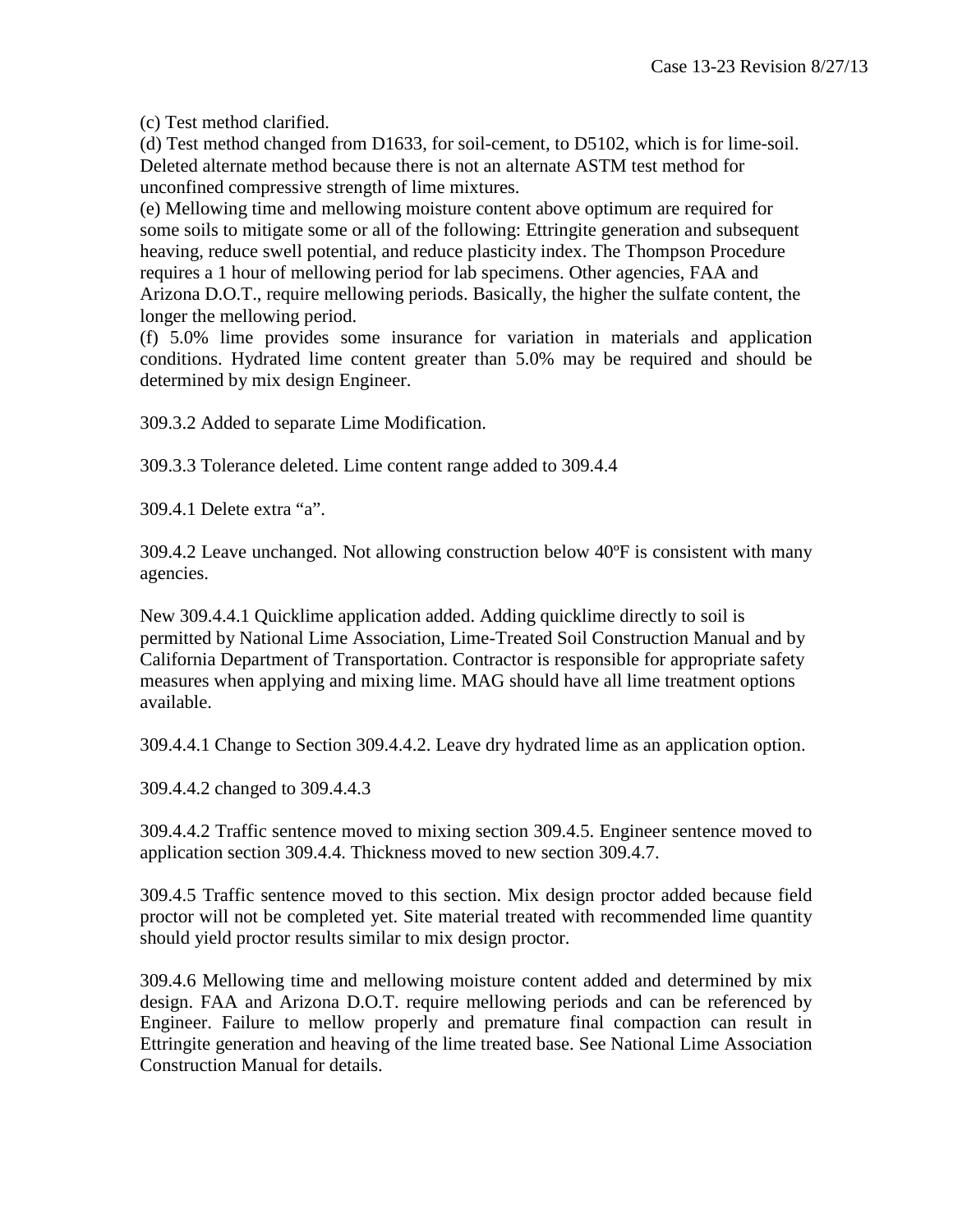Changed moisture density (proctor) test from D558, which is for soil-cement, to D698, which is for soil.

Composite sample moved in front of density sentence because proctor is needed first to calculate in-place density; note that "untreated" has been changed to "treated" and "wet density to "dry density". Dry density is the standard of care for compaction determination in Arizona. Using 95% of wet density for compaction acceptance will understate dry density. In the event nuclear gauge readings are yielding low dry density compactions values, nuclear gauges are required by the test standards to be correlated with sand cone results to verify density values while correlated to oven-dry moisture results to verify moisture values.

Remove moisture content at time of compaction requirement. Optimum to plus 4% above optimum will result in pumping and unstable conditions.

Remove ASTM D-2167, Rubber Balloon Method.

Change rock correction from ARIZ 227 to ASTM Method D-1556 to be consistent with other MAG procedures.

309.4.7 Thickness moved to end section because this is the last step to verify after final compaction.

309.4.7 MAG Section 333 in blue font as received from MAG. No proposed changes for section 309.4.7.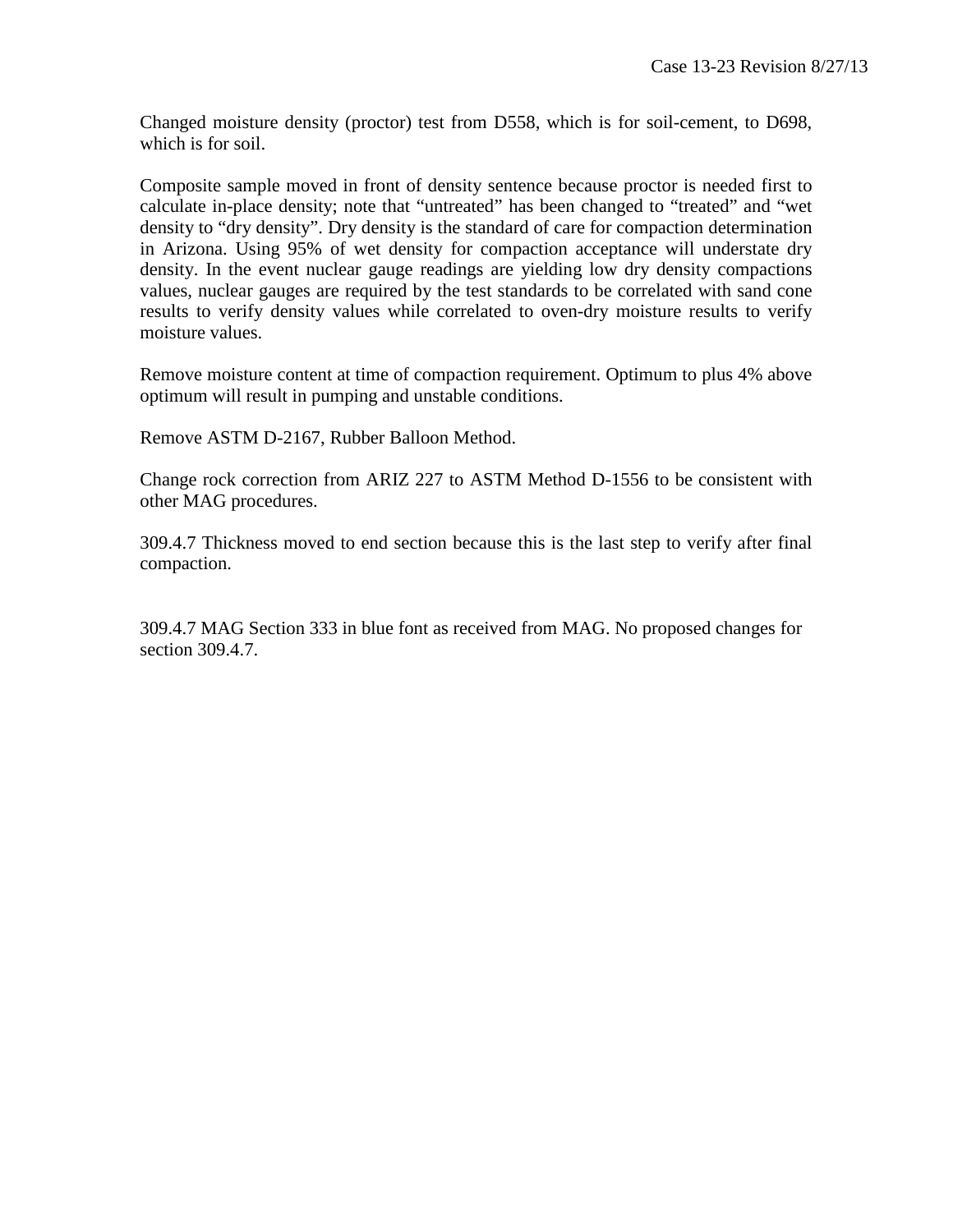### **LIME STABILIZATION OR MODIFICATION OF SUBGRADE**

### **309.1 DESCRIPTION:**

This section shall consist of constructing a mixture of soil, lime and water for the stabilization or modification of subgrade soils. The work shall be performed in conformity with the lines, grades thickness, and typical cross sections shown on the plans.

According to the National Lime Association, "Stabilization: When adequate quantities of lime and water are added, the pH of the soil quickly increases to above 10.5, which enables the clay particles to break down. Determining the amount of lime necessary is part of the design process and is approximated by tests such as the Eades and Grim test (ASTM D3276). Silica and alumina are released to react with calcium from the lime to form calcium-silicatehydrates (CSH) and calcium-aluminate-hydrates (CAH). CSH and CAH are cementitious products similar to those formed in Portland cement. They form the matrix that contributes to strength of lime-stabilized soil layers. As this matrix forms, the soil is transformed from a sandy, granular material to a hard, relatively impermeable layer with significant load bearing capacity. The process begins within hours and can continue for years in a properly designed system. The matrix formed is permanent, durable, and significantly impermeable, producing a structural layer that is both strong and flexible."

Lime modification may be used to "Dry-up of wet soil at a construction sites" or "include treating fine-grained soils or granular base materials to construct temporary haul roads or construction platforms."

## **309.2 MATERIALS:**

**309.2.1 Soil or Subgrade:** For lime stabilization applications, the soil or subgrade material used for this work shall consist of materials on the site or imported, and shall be free of roots, sod, weeds and stones larger than 3 inches and have a plasticity index (PI) greater than 10, when tested in accordance with AASHTO T-146 Method A, AASHTO T-89 Method A, and T-90. For lime modification applications, the allowable soil or subgrade properties will be determined by the Engineer.

**309.2.2 Quicklime and Hydrated Lime:** Lime used shall be either quicklime or hydrated lime and shall conform to the requirements of ASTM C977. All lime shall come from a single source. If a source change is requested, a new mix design shall be submitted using lime from the proposed new source. The new design must be approved by the Engineer prior to use.

**309.2.3 Lime Slurry:** Lime slurry shall be a pumpable suspension of solids in water. The solids portion of the mixture, when considered on the basis of solids content, shall consist principally of hydrated lime of a quality and fineness sufficient to meet Section 309.2.2 requirements. A certificate of compliance shall be provided to the Engineer for each load of lime applied at the project.

**309.2.4 Water:** Water used for mixing or curing shall be reasonably clean and free of oil, salt, acid, alkali, sugar, vegetable, or other substances injurious to the finished product. Water shall be tested in accordance with and shall meet the suggested requirements of AASHTO T-26. Water known to be of potable quality may be used without test.

## **309.3 COMPOSITION:**

**309.3.1 Lime Stabilization Mix Design:** Before commencing lime treatment work, the Contractor shall submit for approval by the Engineer, a proposed mix design. The proposed mix design shall be prepared by a testing laboratory under the direction and control of a registered professional engineer. The mix design shall be determined using the soils or subgrade material to be stabilized and lime from the proposed supplier, and shall determine the following:

For soil stabilization applications, the mix design shall report and comply with the following requirements:

### **Untreated Soil:**

- (a) Sulfates: Tested per ARIZ 733, AASHTO T-290, or ASTM C1580.
- (b) Moisture-Density Relationship (Proctor): Tested per ASTM D698A.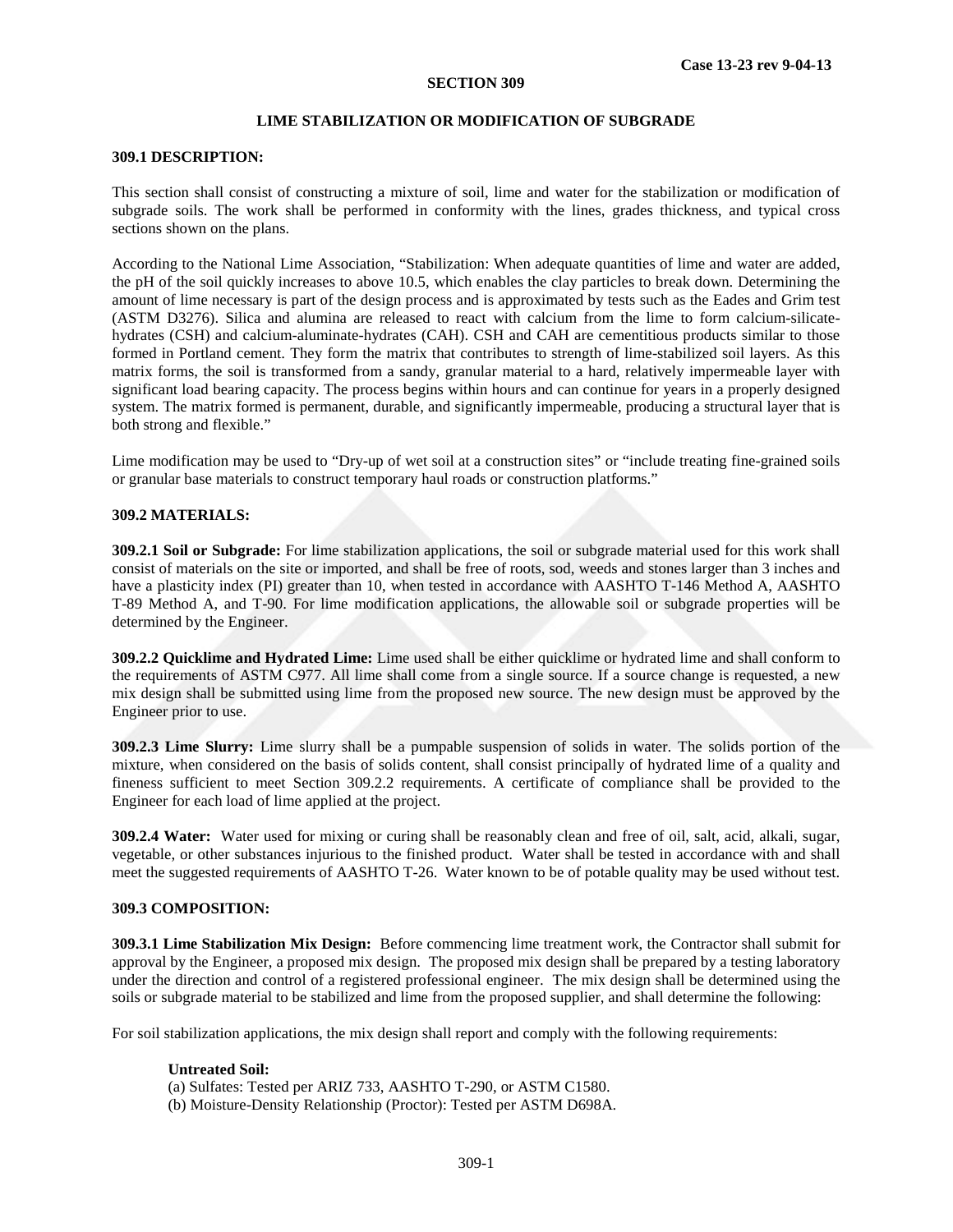(c) Plasticity Index: Test method AASHTO T-146 Method A, AASHTO T-89 Method A, and T-90. (d) Sieve Analysis and Minus No. 200 Wash: Test methods ASTM C136 and ASTM D1140.

# **Lime Treated Soil:**

(a) pH: Lime saturation content per ASTM C977 APPENDIX or ASTM D6276.

(b) Plasticity Index: Less than 3, per AASHTO T-146 Method A, AASHTO T-89 Method A, and T-90.

(c) Swell Potential: Maximum expansive potential of 1.0 per ARIZ 249 using passing No. 4 sieve material. The maximum expansive potential shall be determined on a sample compacted to approximately 95 percent of the ASTM D698A maximum dry density at approximately 2% below optimum moisture content. The sample should be confined under a 100 psf surcharge and inundated.

(d) Unconfined Compressive Strength: Minimum 160 psi per ASTM D5102 Procedure A, after five days curing at 100°F, sealed in air-tight condition.

(e) Mellowing time and mellowing moisture content for treated soil sections b and c to be determined by design engineer. Mellowing time and mellowing moisture content for treated soil section d determined by ASTM D5102.

(f) Hydrated Lime Content: The design engineer shall designate the minimum percentage of lime by dry weight of the dry soil to satisfy the criteria for Section 309.3.2 requirements. The percentage of lime specified shall be sufficient to allow for expected variations during the mixing process. A minimum of 5.0% hydrated lime by dry weight of the dry soil is required for all mix designs.

**309.3.2 Lime Modification:** For soil modification purposes only, the Engineer shall specify the minimum amount of hydrated lime or lime slurry required to meet the desired improved soil properties.

# **309.4 CONSTRUCTION:**

**309.4.1 General:** It is the primary requirement of this specification to secure a completed subgrade containing a uniform lime mixture free from loose segregated areas, of uniform density and moisture content, well bound for its full depth, and with a smooth surface suitable for placing subsequent courses.

Prior to beginning any lime stabilization or modification, the subgrade shall be constructed and brought to grade and shall be shaped to conform to the typical sections, lines and grades as shown on the plans.

Lime shall be applied at the mix design rate for the depth of subgrade stabilization or modification shown on the plans or requested by the Engineer.

When the design requires treatment to a depth greater than 12 inches, the subgrade soil shall be treated in equal layers. The top layer(s) of soil shall be removed and stockpiled. The lower layer of soil to be treated shall then be treated and allowed to cure in place. After final mixing, the lower layer shall be compacted in maximum 12 inch thick compacted lifts. The stockpiled soil shall then be placed, treated, mixed and compacted in successive maximum 12 inch thick compacted lifts.

**309.4.2 Weather Limitation:** Lime treated subgrade shall not be constructed if the ambient temperature is below 40° F or when conditions indicate that temperatures may fall below 40° F within 24 hours.

**309.4.3 Equipment:** Contractor shall provide all equipment necessary to complete the work including grading and scarifying equipment, a spreader of the lime, mixing and pulverizing equipment, sheepsfoot and pneumatic rollers, sprinkling equipment and trucks. Gravity feed or tailgate spreading, defined as not having automatic controls, will not be permitted. The spreader shall demonstrate the ability to maintain a consistent spread rate over variable travel speeds. All equipment used for this work is subject to approval by the Engineer.

**309.4.4 Application:** Lime shall be spread only on that area where the mixing operation can be completed during the same working day. The lime application rate shall be at the design content to  $+0.5\%$ , based on weight of dry soil. The Engineer reserves the right to vary the rate of application of lime from the mix design during the progress of construction as necessary to maintain a pH of the lime/soil mixture above 12.0 and the desired characteristics of the treated subgrade.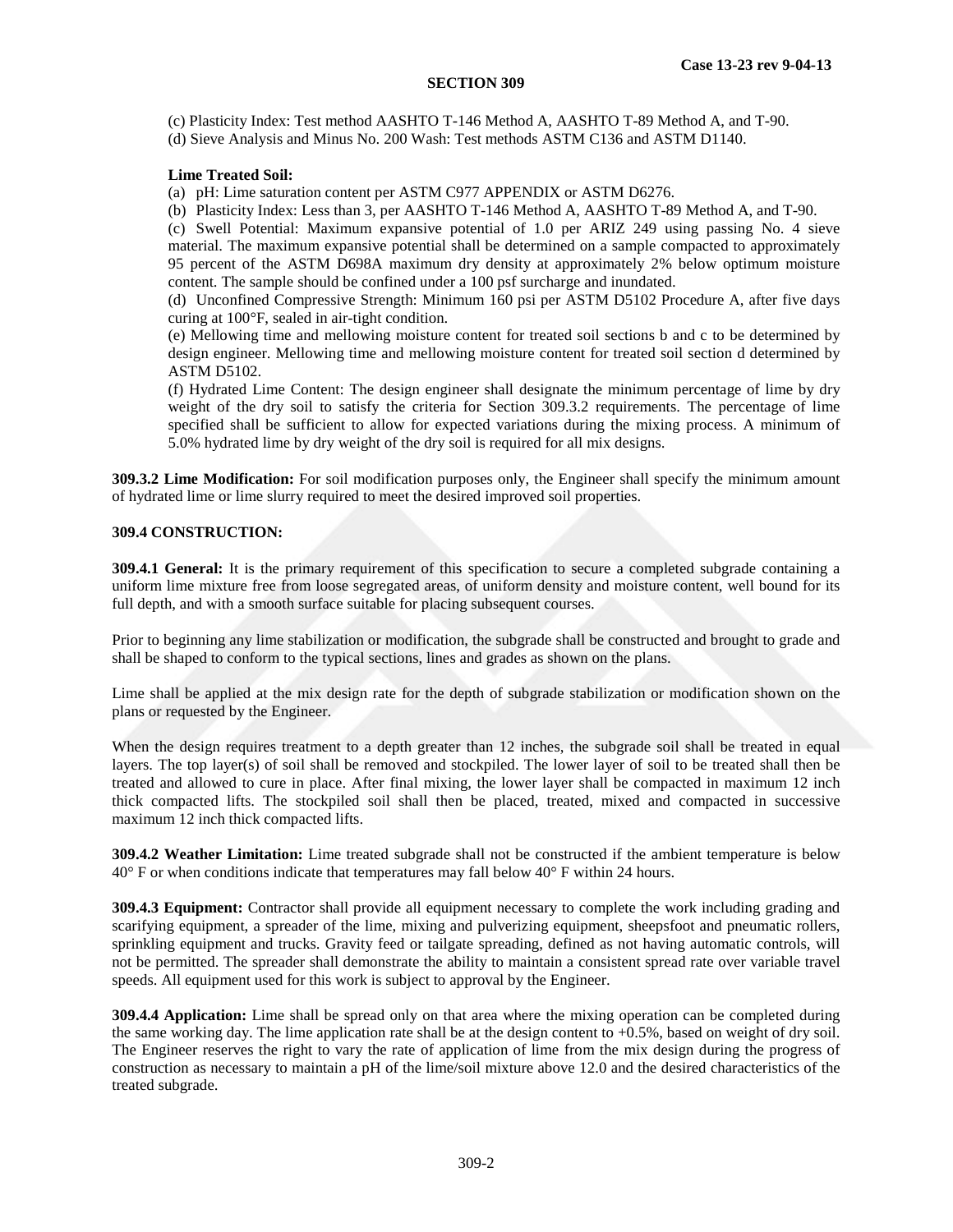For all lime applications, the Contractor shall provide the Engineer with daily application quantities.

**309.4.4.1 Quicklime Application:** Quicklime shall only be applied by approved spreader trucks equipped with operating dust collectors to minimize dust issues while loading. Additionally, dust control measures must be utilized during the spreading and soil mixing of quicklime. Contractor shall exercise safety measures when mixing quicklime with water.

**309.4.4.2 Dry Hydrated Lime Application:** Hydrated lime shall only be applied by approved spreader trucks equipped with operating dust collectors to minimize dust issues while loading. Additionally, dust control measures must be utilized during the spreading and soil mixing of dry lime.

**309.4.4.3 Lime Slurry Application:** Lime slurry shall be mixed in a portable mixing unit and spread with trucks equipped with an approved distribution system. Lime slurry shall be applied at a rate that will yield the required lime percentage determined by the mix design.

**309.4.5 Mixing:** The full depth of the treated subgrade shall be mixed with an approved mixing machine. The use of disc plows or blades are strictly prohibited except in areas specified by the Engineer. To insure a complete chemical reaction of the lime and soil or subgrade, water shall be used as required to maintain moisture content at optimum to +4% above the optimum of the lime treated mix design proctor, prior to beginning compaction. During the interval of time between application and mixing, lime that has been applied, unmixed and exposed to the open air for 10 hours or more will not be accepted. No traffic other than the mixing equipment will be allowed to pass over the spread of lime until after completion of mixing.

After mixing and prior to compaction, clay lumps shall meet the following criteria:

|                                                  | Percent |
|--------------------------------------------------|---------|
| Minimum of clay lumps passing $1-1/2$ inch sieve | 100     |
| Minimum of clay lumps passing No. 4 sieve        | 60      |

**309.4.6 Compaction**: Compaction of the mixture shall begin after final mixing and shall be accomplished in accordance with the design specifications. Areas inaccessible to conventional rolling equipment shall be compacted to the required density by methods approved by the Engineer. Mellowing time and mellowing moisture content shall be specified by the mix design and performed prior to final compaction.

The material shall be aerated or watered as necessary to provide and maintain required moisture content. A composite of treated soil or subgrade materials from a minimum of five (5) random locations, per soil type, within the area to be stabilized shall be used to determine the maximum dry density and optimum moisture content in accordance with ASTM D698. The field density of the compacted mixture shall be at least 95 percent of the maximum dry density of the field sampled proctor. The in-place compacted field density shall be determined in accordance with ASTM D1556, sand cone, or ASTM D6938, nuclear gauge. In the event of disputed results, the nuclear gauge density shall be correlated to the referee sand cone density while the nuclear water content shall be correlated to the referee ASTM D2216 water content. The adjustment for rock larger than the no. 4 sieve shall be performed in accordance with ASTM D4718.

After each section is completed, tests will be made by the Engineer. If the material fails to meet the density requirements and finished requirements, it shall be reworked to meet requirements at no additional cost to the Contracting Agency.

**309.4.7 Thickness:** The thickness of the lime treated subgrade shall be determined by visual inspection and/or by depth tests taken at intervals so that each test shall represent no more than 1000 square yards per layer. If more than one layer, the method used to remove material to determine the depth of lime treatment may be by shovel and/or pick, coring or other method approved by the Engineer. Phenolphthalein solution shall be used to detect the presence of lime. When the grade deficiency is more than 1 inch, the Contractor shall correct such areas in a manner satisfactory to the Engineer. Contractor shall replace, at no cost to the Contracting Agency, the material where depth tests are taken.

All irregularities, depressions, or weak spots which develop shall be corrected immediately by scarifying the areas affected, adding or removing material as required, and reshaping and recompacting. The surface of the course shall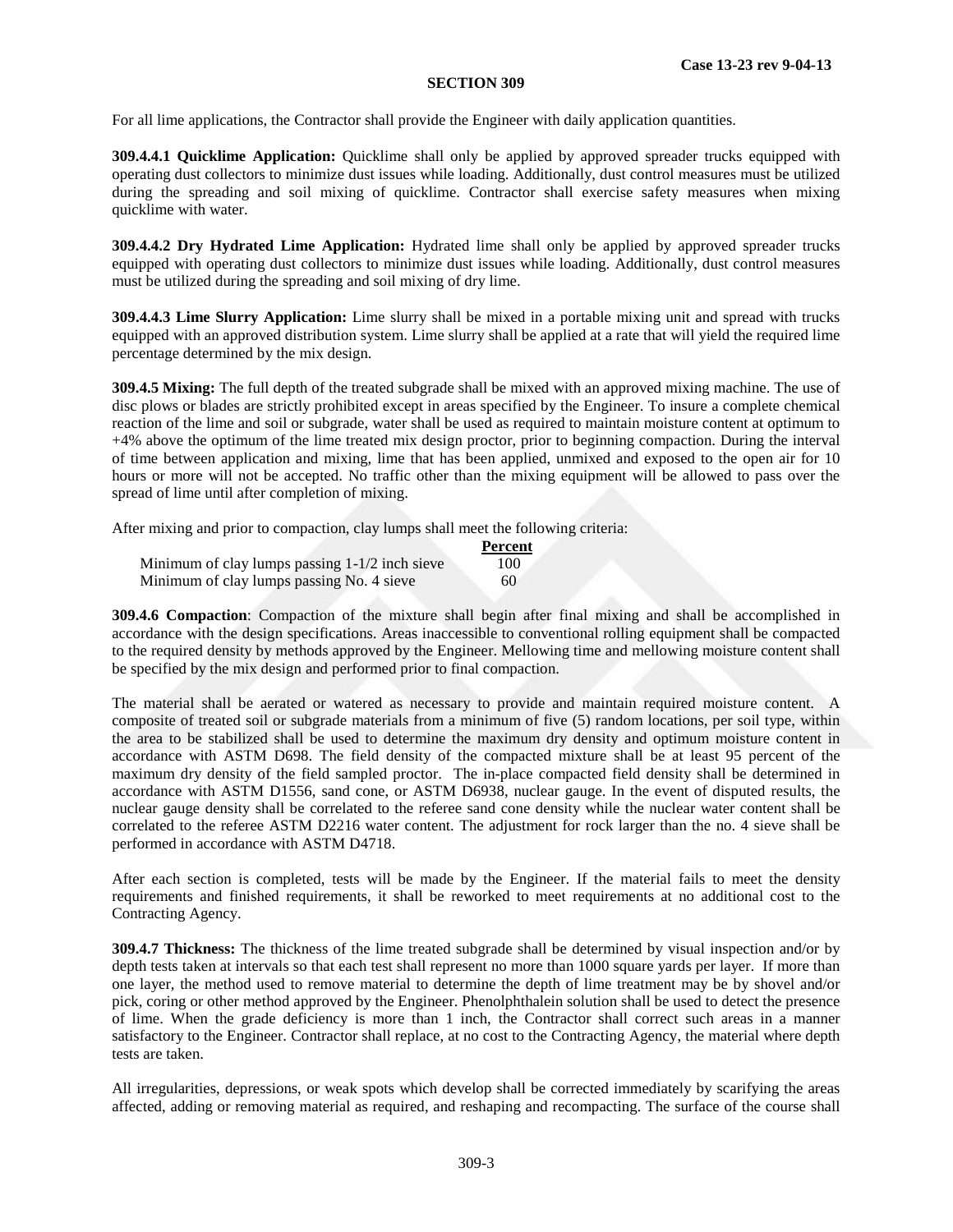be maintained in a smooth condition, free from undulations and ruts, until other work is placed thereupon or the work is accepted. Compaction and finishing shall be done in such a manner as to produce a smooth dense surface free of compaction planes, cracks, ridges or loose materials.

Throughout this entire operation, the shape of the course shall be maintained by blading, and the surface upon completion, shall be smooth and shall conform with the typical section shown on the plans and to the established lines and grades. Should the material, due to any reason or cause, lose the required stability, density, and finish before the next course is placed or the work is accepted, it shall be recompacted and refinished at no cost to the Agency.

**309.4.8 Finishing and Curing:** After the final layer or course of lime treated subgrade has been compacted, it shall be brought to the required lines and grades in accordance with the plans. The completed section shall then be finished by rolling with a pneumatic or other suitable roller.

Each layer of lime treated subgrade shall be maintained in a moist condition until the next layer of pavement structure is placed. If required, a fog seal for curing, in compliance with Section 333, shall be furnished and applied to the surface of the final layer of the lime stabilized material as soon as possible after the completion of final rolling and before the temperature falls below 40° F. Curing seal shall be applied at a rate between 0.10 and 0.20 gallons per square yard of surface. The exact rate will be determined by the Engineer.

After curing begins, all traffic, except necessary construction equipment shall be kept off the lime stabilized subgrade for a minimum of 7 days or until the final pavement structure layer(s) are placed. As an alternative, the Contractor may place a loose lift of aggregate base course over the curing subgrade. The aggregate base course should be kept moist during the curing process.

**309.4.9 Maintenance:** The Contractor shall maintain, at his/her own expense, the entire lime treated subgrade in good condition from the start of work until all the work has been completed, cured and accepted by the Engineer.

## **309.5 MEASUREMENT:**

The quantity of lime slurry treated soils shall be measured by the square yard, measured in place, treated, compacted, to the proper depth, and accepted.

The quantity of curing seal shall be measured by the ton.

### **309.6 PAYMENT:**

The lime treated soils measured as provided above, will be paid for at the contract price per square yard, which price shall be full compensation for the item complete, as herein described and specified.

The Owner or Engineer reserves the option to pay for the lime separately. Should this option be chosen, the lime treated soils measured as provided above will be paid for at the contract price per square yard which shall include full compensation for the item less lime, as herein described and specified. The lime materials will be paid for by the contract price per ton based on hydrated lime. If quicklime in slurry form is used there will be an additional pay factor of 1.3 applied to determine the actual amount of hydrated lime placed.

Payment for curing seal will be by the ton, based on the rate of application as requested by the Engineer.

*- End of Section -*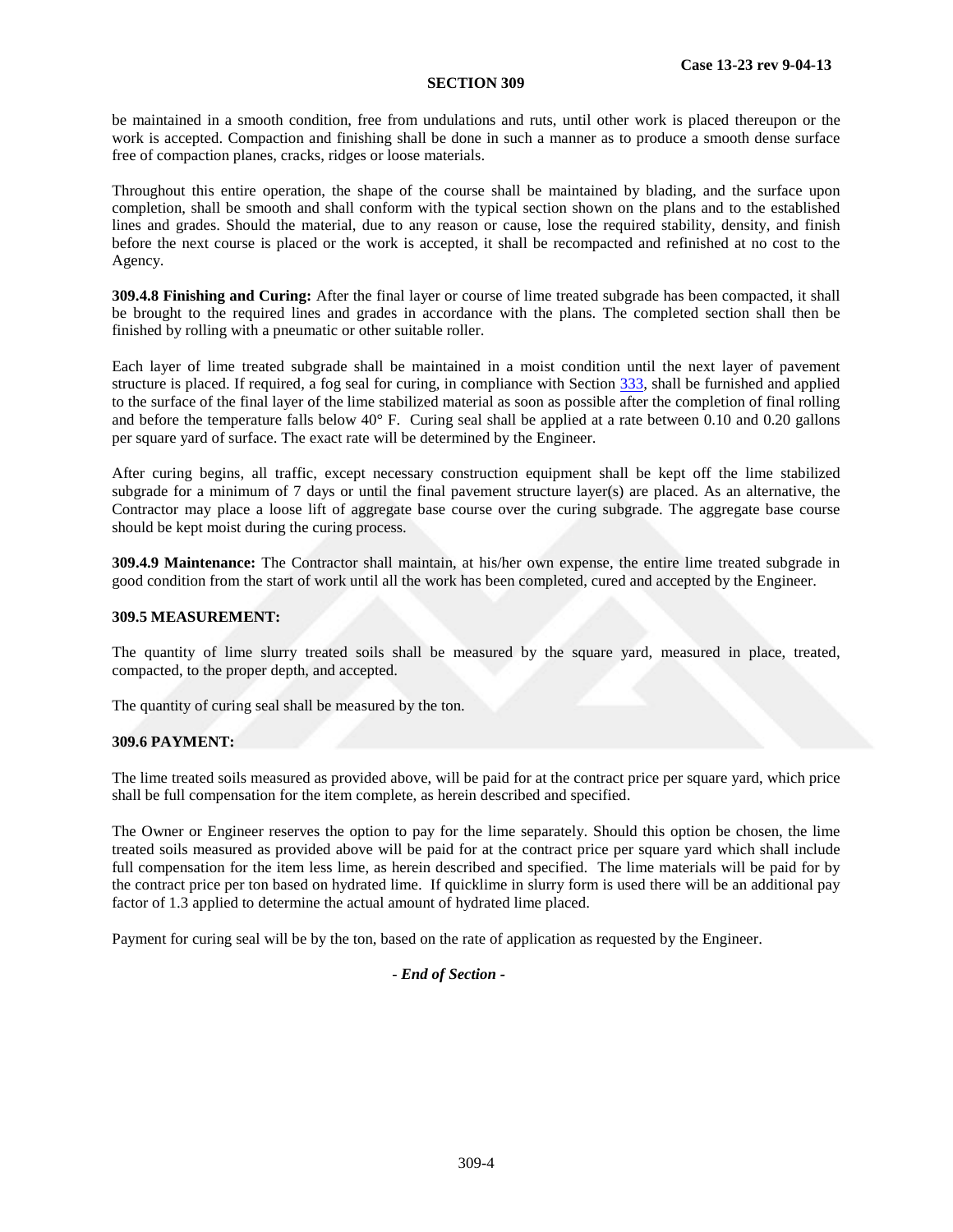### **LIME STABILIZATION OR MODIFICATION OF SUBGRADE**

## **309.1 DESCRIPTION:**

This section shall consist of constructing a mixture of soil, lime and water for the stabilization or modification of subgrade soils. The work shall be performed in conformity with the lines, grades thickness, and typical cross sections shown on the plans.

According to the National Lime Association, "Stabilization: When adequate quantities of lime and water are added, the pH of the soil quickly increases to above 10.5, which enables the clay particles to break down. Determining the amount of lime necessary is part of the design process and is approximated by tests such as the Eades and Grim test (ASTM D3276). Silica and alumina are released to react with calcium from the lime to form calcium-silicatehydrates (CSH) and calcium-aluminate-hydrates (CAH). CSH and CAH are cementitious products similar to those formed in Portland cement. They form the matrix that contributes to strength of lime-stabilized soil layers. As this matrix forms, the soil is transformed from a sandy, granular material to a hard, relatively impermeable layer with significant load bearing capacity. The process begins within hours and can continue for years in a properly designed system. The matrix formed is permanent, durable, and significantly impermeable, producing a structural layer that is both strong and flexible."

Lime Modification may be used to "Dry-up of wet soil at a construction sites" or "include treating fine-grained soils or granular base materials to construct temporary haul roads or construction platforms."

Lime Stabilization involves improving soil conditions as defined within this specification. Lime Modification can be allowed by the Engineer in the event only limited soil improvement is required.

# **309.2 MATERIALS:**

**309.2.1 Soil or Subgrade:** For lime stabilization applications, the soil or subgrade material used for this work shall consist of materials on the site or imported and shall be free of roots, sod, weeds and stones larger than 3 inches and have a plasticity index (PI) greater than 10, when tested in accordance with  $\overline{AASHTO}$  T-146, Method  $\overline{A}$ , AASHTO T-89, Method A, and T-90. For lime modification applications, the allowable soil or subgrade properties will be determined by the Engineer.

**309.2.2 Quicklime and Hydrated Lime:** Lime used to manufacture the commercial lime slurry specified herein, shall be either quick lime quicklime or hydrated lime and shall conform to the requirements of ASTM C977. The direct use of dry quicklime to the soil material is strictly prohibited. All lime shall come from a single source. If a source change is requested, a new mix design shall be submitted using lime from the proposed new source. The new design must be approved by the Engineer prior to use.

**309.2.3 Commercial Lime Slurry: Commercial I** Lime slurry shall be a pumpable suspension of solids in water. The water or liquid portion of the slurry shall not contain dissolved material in sufficient quantity naturally injurious or objectionable for the purpose intended. The solids portion of the mixture, when considered on the basis of solids content, shall consist principally of hydrated lime of a quality and fineness sufficient to meet Section 309.2.2 the following requirements. as to chemical composition and residue. A certificate of compliance shall be provided to the Engineer for each load of lime applied at the project.

(A) Chemical Composition: The solids content of the lime slurry shall consist of a minimum of 90% by weight, of calcium and magnesium oxides (CaO and MgO), as determined by ASTM C25.

(B) Residue: The percent by weight of residue retained in the solids content of lime slurry shall conform to the following requirements:

Residue retained on a No. 6 sieve Max.  $0.2\%$ Residue retained on a No. 30 sieve Max 4.0%

(C) Grade: Commercial lime slurry shall conform to a dry solids content as approved by the Engineer.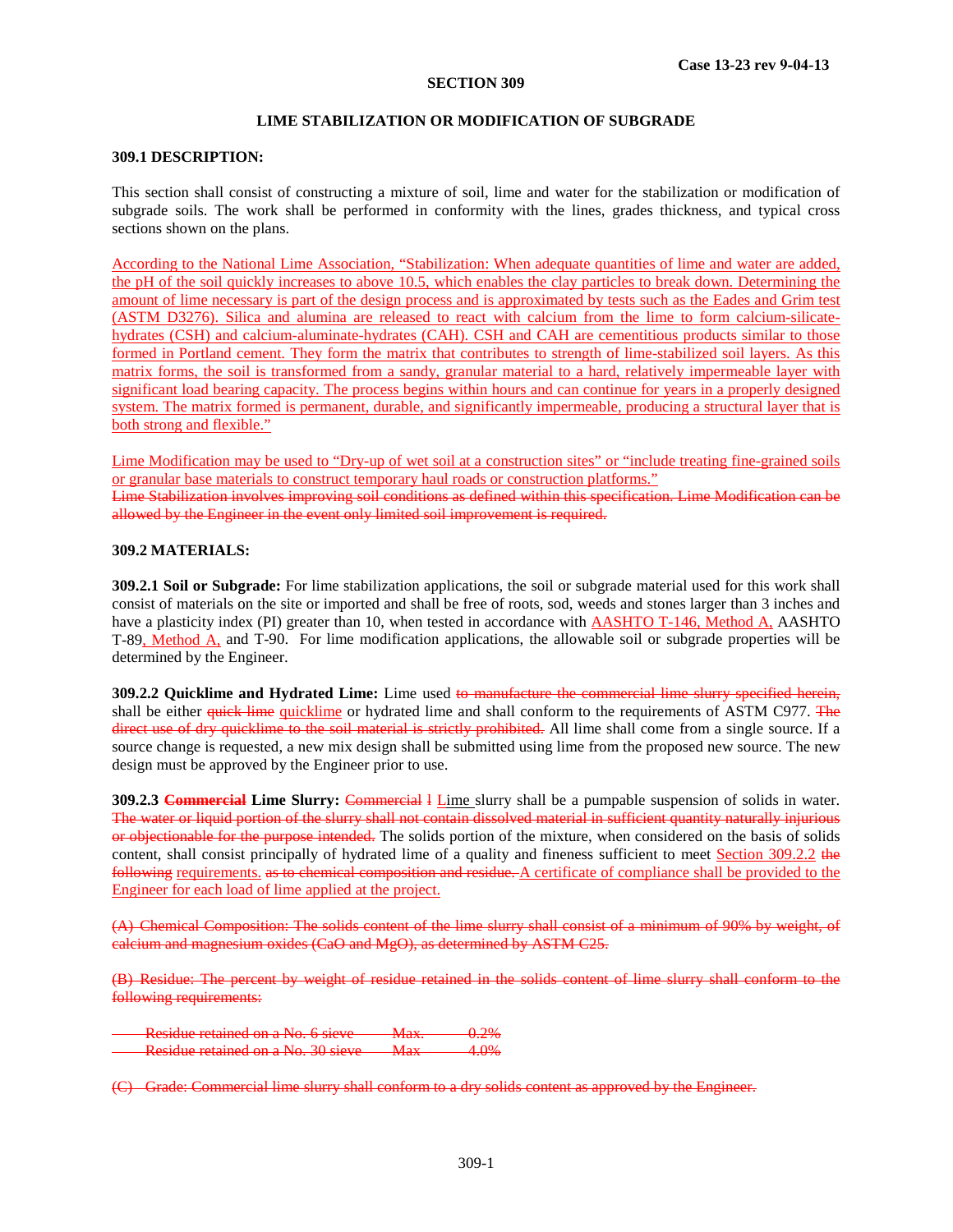A certificate of compliance and a field summary of lime slurry produced shall be provided to the Engineer for each load of slurry.

**309.2.4 Water:** Water used for mixing or curing shall be reasonable clean and free of oil, salt, acid, alkali, sugar, vegetable, or other substances injurious to the finished product. Water shall be tested in accordance with and shall meet the suggested requirements of AASHTO T-26. Water known to be of potable quality may be used without test.

# **309.3 COMPOSITION:**

**309.3.1 Lime:** Lime shall be applied at the mix design rate for the depth of subgrade stabilization or modification shown on the plans or requested by the Engineer.

**309.3.21 Lime Stabilization Mix Design:** Before commencing lime treatment work, the Contractor shall submit for approval by the Engineer, a proposed mix design. The proposed mix design shall be prepared by a testing laboratory under the direction and control of a registered professional engineer. The mix design shall be determined using the soils or subgrade material to be stabilized or modified and lime from the proposed supplier and shall determine the following:

(a) Percent of lime and rate of application of hydrated lime or lime slurry in the treated soil or subgrade material to meet the design specifications.

(b) Optimum water content during mixing, curing and compaction.

(c) Gradation of in-situ mixture after treatment.

(d) Additional mixing or equipment requirements.

(e) Sulfate content. The sulfate content of the subgrade soil shall be determined by ARIZ-733, AASHTO T-290, or ASTM C1580. This result will be reported in the design. The sulfate content will allow the mix designer to recommend the appropriate mellowing time.

(f) Mellowing time requirements to provide the contractor with the appropriate time frames for the lime reaction with the soil to be effective.

For soil stabilization applications, the mix design shall report and comply with the following requirements:

### **Untreated Soil:**

(a) Sulfates: Tested per ARIZ 733, AASHTO T-290, or ASTM C1580.

(b) Moisture-Density Relationship (Proctor): Tested per ASTM D698A.

(c) Plasticity Index: Test method AASHTO T-146, Method A, AASHTO T-89, Method A, and T-90. (d) Sieve Analysis and Minus No. 200 Wash: Test methods ASTM C136 and ASTM D1140.

### **Lime Treated Soil:**

(a) pH: Lime saturation content per Minimum 12 after compaction of initial mixing with lime at ambient temperature, in accordance with Eades Grimm pH test method (ASTM C977 APPENDIX or ASTM D<sub>6276</sub>).

(b) Plasticity Index: Less than 3, per  $\overline{AASHTO T-146}$ , Method A, AASHTO T-89, Method  $\overline{A}$ , and T-90.

(c) Swell Potential: Maximum expansive potential  $(\frac{4}{9}$  of 1.0 per ARIZ 249 using passing No. 4 sieve material. The maximum expansive potential shall be determined on a sample compacted to approximately 95 percent of the ASTM D698A maximum dry density at approximately 2% below optimum moisture content. The sample should be confined under a 100 psf surcharge and submerged/inundated.

(d) Unconfined Compressive Strength: Minimum 160 psi in per ASTM D-1633, Method A, D5102, Procedure A, after five days curing at 100°F, sealed in air-tight condition. when tested in accordance with ASTM D1633 Method A or an alternate compressive strength method approved by the Engineer

(e) Mellowing time and mellowing moisture content for treated soil sections b and c to be determined by design Engineer. Mellowing time and mellowing moisture content for treated soil section d determined by ASTM D5102.

(f) Hydrated Lime Content: The design  $\frac{E \text{Inginer}}{E \text{Inginer}}$  shall designate the minimum percentage of lime by dry weight of the dry soileombined lime/soil mixture to satisfy the criteria above for Section 309.3.2 requirements. The percentage of lime specified shall be sufficient to allow for expected variations during the mixing process. A minimum of 5.0% hydrated lime by dry weight of the dry soil is required for all mix designs.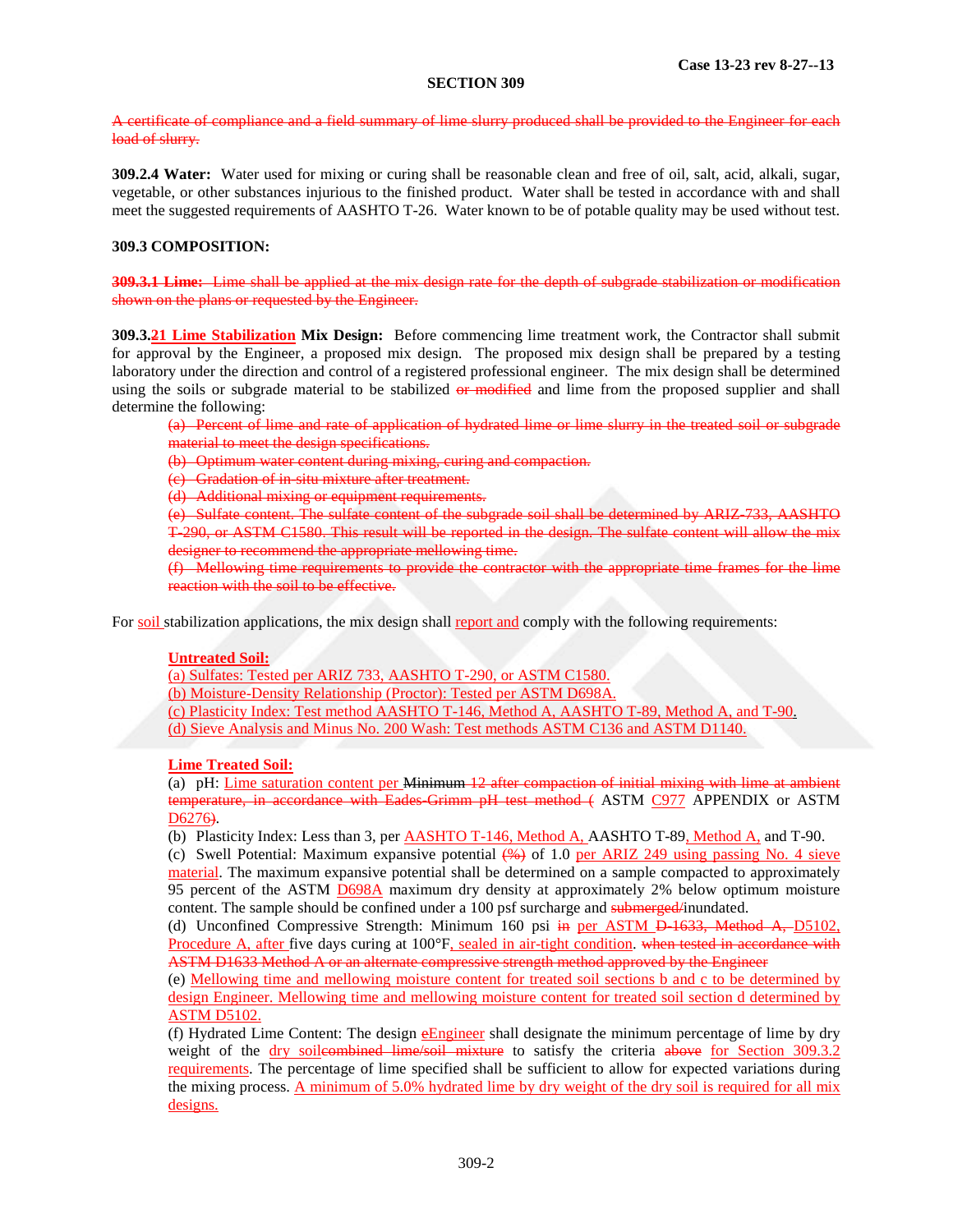309.3.2 Lime Modification: For soil modification purposes only, the mix design Engineer shall specify the minimum amount of hydrated lime or lime slurry required to meet the desired improved soil properties.

**309.3.3 Tolerance:** At final Compaction, the lime and water content for each course of subgrade treatment shall conform to the approved mix design with the following tolerance:

# **Material Tolerance**

 $Lime$   $+0.5%$  of design

#### Water Optimum to optimum +4%, (ASTM D698)

### **309.4 CONSTRUCTION:**

**309.4.1 General:** It is the primary requirement of this specification to secure a completed subgrade containing a uniform lime mixture free from loose segregated  $\theta$ -areas, of uniform density and moisture content, well bound for its full depth, and with a smooth surface suitable for placing subsequent courses.

Prior to beginning any lime stabilization or modification, the subgrade shall be constructed and brought to grade and shall be shaped to conform to the typical sections, lines and grades as shown on the plans.

Lime shall be applied at the mix design rate for the depth of subgrade stabilization or modification shown on the plans or requested by the Engineer.

When the design requires treatment to a depth greater than 12 inches, the subgrade soil shall be treated in equal layers. The top layer(s) of soil shall be removed and stockpiled. The lower layer of soil to be treated shall then be treated and allowed to cure in place. After final mixing, the lower layer shall be compacted in maximum 12 inch thick compacted lifts. The stockpiled soil shall then be placed, treated, mixed and compacted in successive maximum 12 inch thick compacted lifts.

**309.4.2 Weather Limitation:** Lime treated subgrade shall not be constructed if the ambient temperature is below 40° F. or when conditions indicate that temperatures may fall below 40° F. within 24 hours.

**309.4.3 Equipment:** Contractor shall provide all equipment necessary to complete the work including grading and scarifying equipment, a spreader of the lime, mixing and pulverizing equipment, sheepsfoot and pneumatic rollers, sprinkling equipment and trucks. Gravity feed or tailgate spreading, defined as not having automatic controls, will not be permitted. The spreader shall demonstrate the ability to maintain a consistent spread rate over variable travel speeds. All equipment used for this work is subject to approval by the Engineer.

**309.4.4 Application:** Lime shall be spread only on that area where the mixing operation can be completed during the same working day. The lime application rate shall be at the design content to  $+0.5%$ , based on weight of dry soil. The Engineer reserves the right to vary the rate of application of lime from the mix design during the progress of construction as necessary to maintain a pH of the lime/soil mixture above 12.0 and the desired characteristics of the treated subgrade.

For all lime applications, the Contractor shall provide the Engineer with daily application quantities.

**309.4.4.1 Quicklime Application:** Quicklime shall only be applied by approved spreader trucks equipped with operating dust collectors to minimize dust issues while loading. Additionally, dust control measures must be utilized during the spreading and soil mixing of quicklime. Contractor shall exercise safety measures when mixing quicklime with water.

**309.4.4.1 2 Dry Hydrated Lime Application:** Hydrated lime shall only be applied by approved spreader trucks equipped with operating dust collectors to minimize dust issues while loading. Additionally, dust control measures must be observed used during the spreading and soil mixing of dry lime.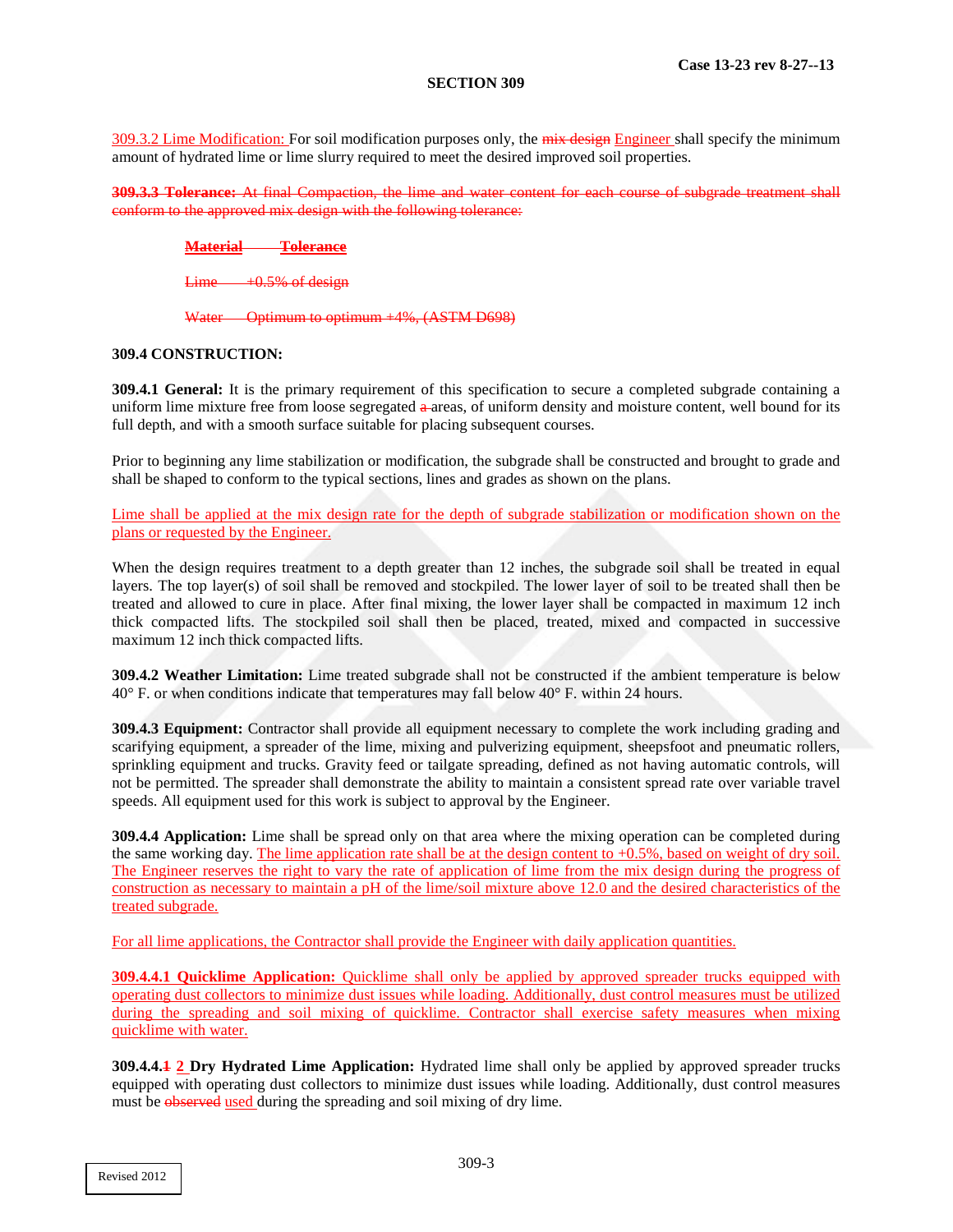**309.4.4.23 Lime Slurry Application:** Lime slurry shall be mixed in a portable mixing unit and spread with trucks equipped with an approved distribution system. as a slurry. Commercial ILime slurry shall be applied at a rate that will yield the required lime percentage determined by the mix design. The contractor shall provide the Engineer with the daily production quantities for the lime slurry.

Thickness: The thickness of the lime treated subgrade shall be determined by visual inspection and/or by depth tests taken at intervals so that each test shall represent no more than 1000 square vards per layer. If more than one layer, the method used to remove material to determine the depth of lime treatment may be by shovel and/or pick, coring or other method approved by the Engineer. Phenolphthalein solution shall be used to detect the presence of lime. When the grade deficiency is more than 1 inch, the Contractor shall correct such areas in a manner satisfactory to the Engineer. Contractor shall replace, at no cost to the Agency, the material where depth tests are taken.

No traffic other than the mixing equipment will be allowed to pass over the spread of lime until after completion of mixing.

The Engineer reserves the right to vary the rate of application of lime from the specified application rates during the progress of construction as necessary to maintain a pH of the lime/soil mixture above 12.0 and the desired characteristics of the treated subgrade.

**309.4.5 Mixing:** The full depth of the treated subgrade shall be mixed with an approved mixing machine. The use of disc plows or blades are strictly prohibited except in areas specified by the eEngineer. To insure a complete chemical reaction of the lime and soil or subgrade, water shall be used as required to maintain a minimum moisture content at optimum to  $+4%$  above the optimum of the lime treated mix design proctor, prior to beginning compaction. and held at optimum to  $+4\%$  of optimum during compaction. During the interval of time between application and mixing, lime that has been applied, unmixed and exposed to the open air for 10 hours or more will not be accepted. No traffic other than the mixing equipment will be allowed to pass over the spread of lime until after completion of mixing.

After mixing and prior to compaction, clay lumps shall meet the following criteria:

|                                                  | Percent |
|--------------------------------------------------|---------|
| Minimum of clay lumps passing $1-1/2$ inch sieve | 100     |
| Minimum of clay lumps passing No. 4 sieve        | 60      |

**309.4.6 Compaction**: Compaction of the mixture shall begin after final mixing and shall be accomplished in accordance with the design specifications. Areas inaccessible to conventional rolling equipment shall be compacted to the required density by methods approved by the Engineer. Mellowing time and mellowing moisture content shall be specified by the mix design and performed prior to final compaction.

The material shall be aerated or watered as necessary to provide and maintain required moisture content. A composite of treated soil or subgrade materials from a minimum of five (5) random locations, per soil type, within the area to be stabilized shall be used to determine the maximum dry density and optimum moisture content in accordance with ASTM D698. The field density of the compacted mixture shall be at least 95 percent of the maximum dry wet density at optimum to +4% of optimum moisture content of the field sampled proctor. A composite of untreated soil or subgrade materials from a minimum of five (5) random locations, per soil type, within the area to be stabilized shall be used to determine the maximum wet density and optimum moisture content in accordance with ASTM D-558. The in-place compacted field density shall be determined in accordance with ASTM D1556, sand cone, ASTM D-2167 or ASTM D6938, nuclear gauge. In the event of disputed results, the nuclear gauge density shall be correlated to the referee sand cone density while the nuclear water content shall be correlated to the referee ASTM D2216 water content. The adjustment for rock larger than the no. 4 sieve shall be performed in accordance with ASTM D4718. ARIZ-227e.

After each section is completed, tests will be made by the Engineer. If the material fails to meet the density requirements and finished requirements, it shall be reworked to meet requirements at no additional cost to the Contracting Agency.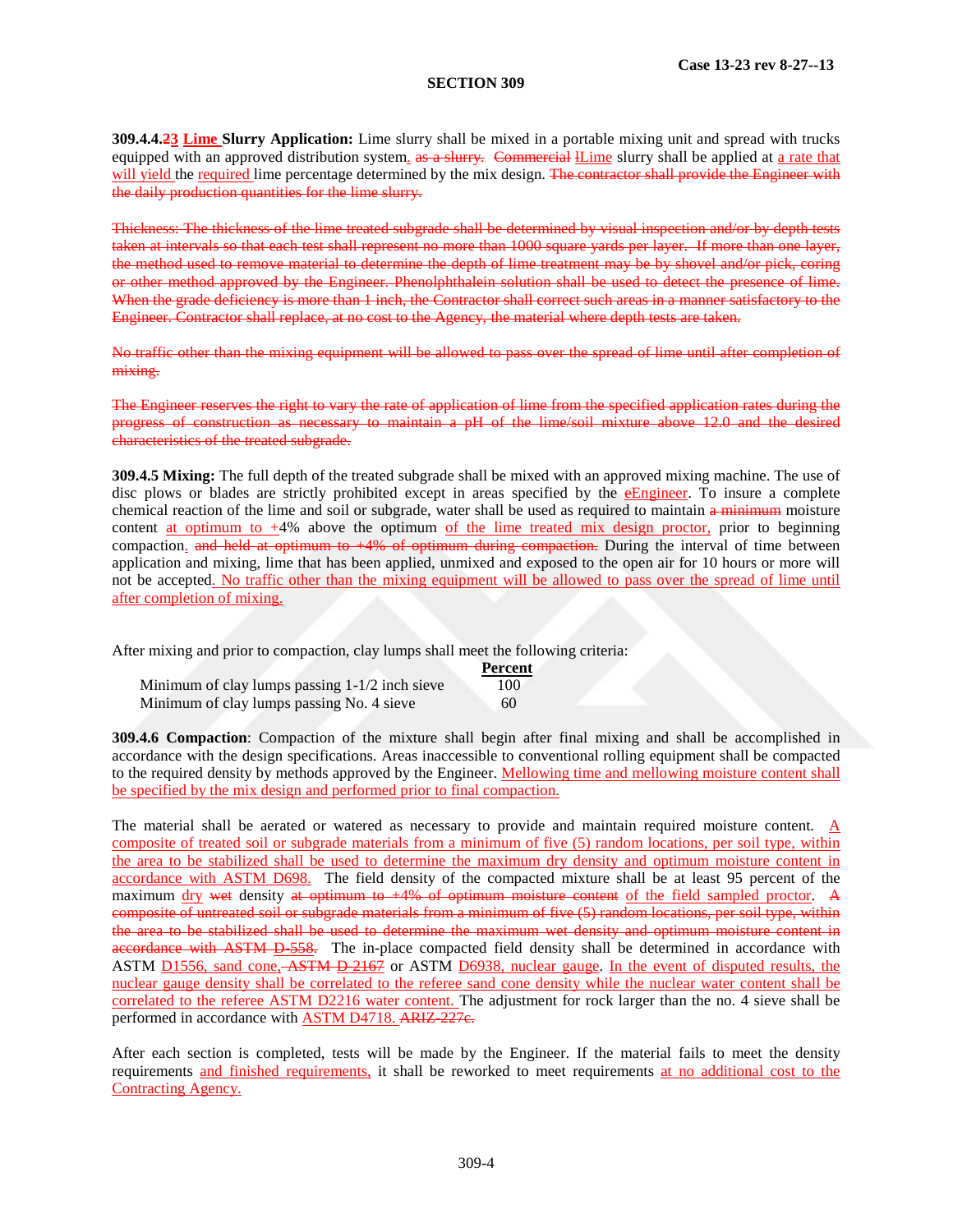If pumping subgrade should become evident at any time prior to paving, the Engineer may require proof rolling with a pneumatic-tire roller or other approved equipment in order to identify the limits of the unacceptable area. The proof rolling will be performed at no additional cost to the Contracting Agency.

**309.4.7 Thickness:** The thickness of the lime treated subgrade shall be determined by visual inspection and/or by depth tests taken at intervals so that each test shall represent no more than 1000 square vards per layer. If more than one layer, the method used to remove material to determine the depth of lime treatment may be by shovel and/or pick, coring or other method approved by the Engineer. Phenolphthalein solution shall be used to detect the presence of lime. When the grade deficiency is more than 1 inch, the Contractor shall correct such areas in a manner satisfactory to the Engineer. Contractor shall replace, at no cost to the Contracting Agency, the material where depth tests are taken.

All irregularities, depressions, or weak spots which develop shall be corrected immediately by scarifying the areas affected, adding or removing material as required, and reshaping and recompacting. The surface of the course shall be maintained in a smooth condition, free from undulations and ruts, until other work is placed thereupon or the work is accepted. Compaction and finishing shall be done in such a manner as to produce a smooth dense surface free of compaction planes, cracks, ridges or loose materials.

Throughout this entire operation, the shape of the course shall be maintained by blading, and the surface upon completion, shall be smooth and shall conform with the typical section shown on the plans and to the established lines and grades. Should the material, due to any reason or cause, lose the required stability, density, and finish before the next course is placed or the work is accepted, it shall be recompacted and refinished at no cost to the Agency.

**309.4.8 Finishing and Curing:** After the final layer or course of lime treated subgrade has been compacted, it shall be brought to the required lines and grades in accordance with the plans. The completed section shall then be finished by rolling with a pneumatic or other suitable roller.

Each layer of lime treated subgrade shall be maintained in a moist condition until the next layer of pavement structure is placed. If required, a fog seal for curing, in compliance with Section 333, shall be furnished and applied to the surface of the final layer of the lime stabilized material as soon as possible after the completion of final rolling and before the temperature falls below  $40^{\circ}$  F. Curing seal shall be applied at a rate between 0.10 and 0.20 gallons per square yard of surface. The exact rate will be determined by the Engineer.

After curing begins, all traffic, except necessary construction equipment shall be kept off the lime stabilized subgrade for a minimum of 7 days or until the final pavement structure layer(s) are placed. As an alternative, the Contractor may place a loose lift of aggregate base course over the curing subgrade. The aggregate base course should be kept moist during the curing process.

**309.4.9 Maintenance:** The Contractor shall maintain, at his/her own expense, the entire lime treated subgrade in good condition from the start of work until all the work has been completed, cured and accepted by the Engineer.

### **309.5 MEASUREMENT:**

The quantity of lime slurry treated soils shall be measured by the square yard, measured in place, treated, compacted, to the proper depth, and accepted.

The quantity of curing seal shall be measured by the ton.

# **309.6 PAYMENT:**

The lime treated soils measured as provided above, will be paid for at the contract price per square yard, which price shall be full compensation for the item complete, as herein described and specified.

The Owner or Engineer reserves the option to pay for the lime separately. Should this option be chosen, the lime